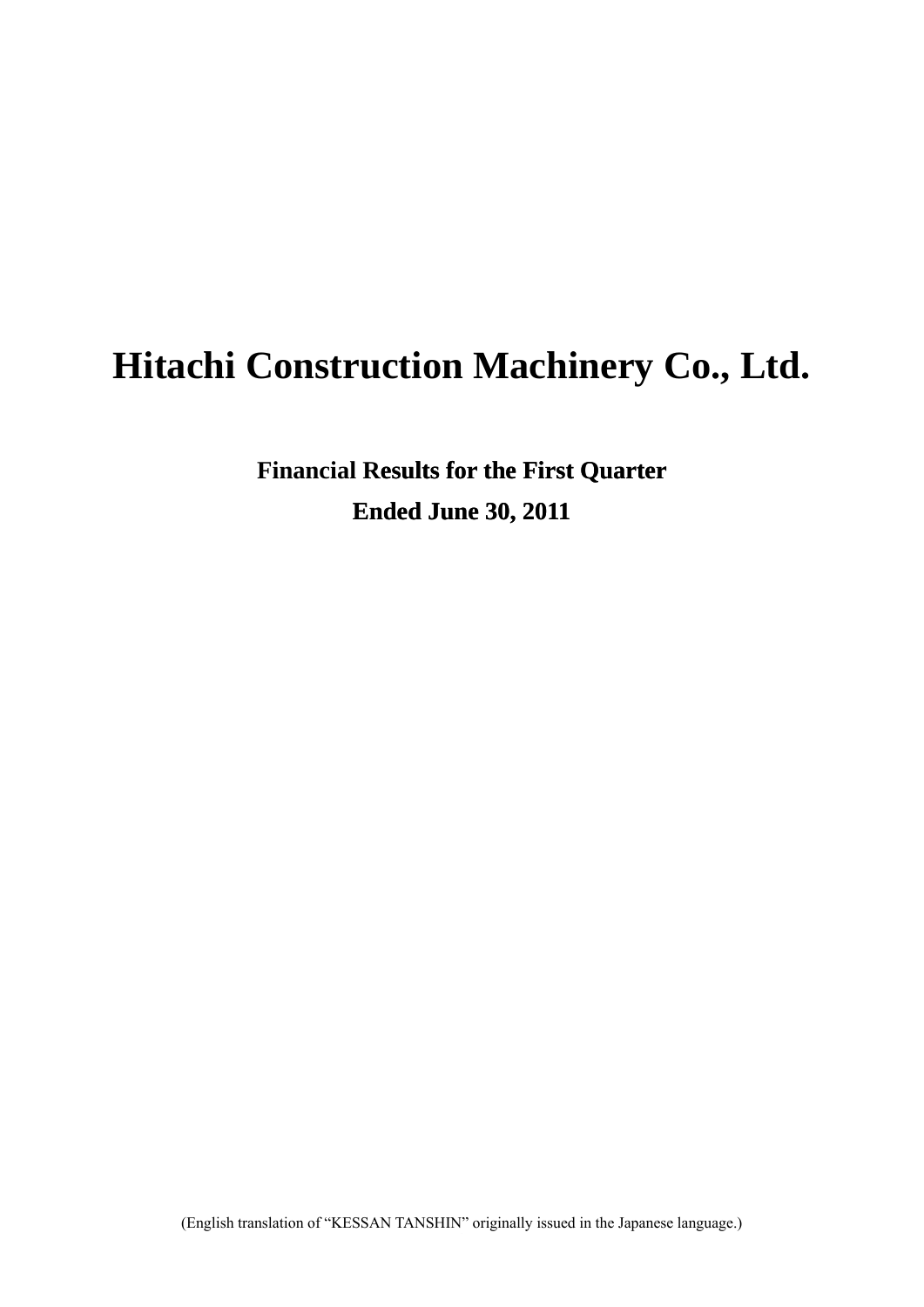# **Consolidated Financial Results for the First Quarter Ended June 30, 2011 (Japan GAAP) (Non-audited)**

July 27, 2011

Listed company: **Hitachi Construction Machinery Co., Ltd. (HCM)** Stock exchange: Tokyo, Osaka (first section) Code number: 6305 URL http://www.hitachi-c-m.com/ Representative: Michijiro Kikawa, President and Chief Executive Officer Scheduled date for submission of the Quarterly Securities Report: August 11, 2011 Scheduled date of commencement of payment of dividends:  $-$ Supplementary materials to the quarterly financial statements have been prepared: Yes A presentation will be held to explain the quarterly financial statements: Yes (for institutional investors, analysts, and journalists) U.S. accounting standards are not applied.

1. Consolidated results for the first quarter ended June 2011 (April 1, 2011 to June 30, 2011)

(1) Consolidated results (Rounded off to the nearest million)

|                            | Net sales       |      | Operating income                    |      | Ordinary income                                         |      | Net income      |               |
|----------------------------|-----------------|------|-------------------------------------|------|---------------------------------------------------------|------|-----------------|---------------|
|                            | Millions of yen | $\%$ | Millions of yen                     | $\%$ | Millions of yen                                         | $\%$ | Millions of yen | $\frac{0}{0}$ |
| June 30, 2011              | 176.038         | 5.2  | 8.215                               | 91.0 | 7.682                                                   | 87.7 | 2.399           | 64.8          |
| June 30, 2010              | 167.339         | 26.5 | 4.300                               |      | 4.093                                                   |      | 1.456           |               |
| Note: Comprehensive income |                 |      | June 2011: \\$1,853 million $(-\%)$ |      | June 2010: $(\frac{1}{2} 6, 534 \text{ million})$ (- %) |      |                 |               |

|               | Net income per share                                                                                                                                                                                                                                                                                        | Net income per share<br>(Diluted) |
|---------------|-------------------------------------------------------------------------------------------------------------------------------------------------------------------------------------------------------------------------------------------------------------------------------------------------------------|-----------------------------------|
|               | Yen                                                                                                                                                                                                                                                                                                         | Yen                               |
| June 30, 2011 | 11.34                                                                                                                                                                                                                                                                                                       | 11.34                             |
| June 30, 2010 | 6.89                                                                                                                                                                                                                                                                                                        | 6.88                              |
|               | $\mathbf{M}$ , $\mathbf{N}$ , $\mathbf{N}$ , $\mathbf{N}$ , $\mathbf{N}$ , $\mathbf{N}$ , $\mathbf{N}$ , $\mathbf{N}$ , $\mathbf{N}$ , $\mathbf{N}$ , $\mathbf{N}$ , $\mathbf{N}$ , $\mathbf{N}$ , $\mathbf{N}$ , $\mathbf{N}$ , $\mathbf{N}$ , $\mathbf{N}$ , $\mathbf{N}$ , $\mathbf{N}$ , $\mathbf{N}$ , | $1.1 \pm 1.1$                     |

Note) Percentages indicated are increases (decreases) compared with the same period of the previous fiscal year.

#### (2) Consolidated financial position

|                | Total assets    | Net assets      | Equity ratio  |
|----------------|-----------------|-----------------|---------------|
|                | Millions of yen | Millions of yen | $\frac{0}{0}$ |
| June 30, 2011  | 949.499         | 348,516         | 32.1          |
| March 31, 2011 | 944.370         | 348.986         | 32.4          |

Note: Total equity June 2011: ¥304,802 million March 2011: ¥306,106 million

#### 2. Dividends status

|                                | Cash dividends per share |                       |               |          |       |
|--------------------------------|--------------------------|-----------------------|---------------|----------|-------|
|                                | First Quarter            | <b>Second Quarter</b> | Third Quarter | Year End | Total |
|                                | Yen                      | Yen                   | Yen           | Yen      | Yen   |
| March 31, 2011                 |                          | 10.00                 |               | 10.00    | 20.00 |
| March 31, 2012                 |                          |                       |               |          |       |
| March 31, 2012<br>(Projection) |                          | 15.00                 |               | 15.00    | 30.00 |

Note: Changes involving the dividend states for the fiscal year ending March 2012: None

#### 3. Consolidated earnings forecast for the fiscal year ending March 2012 (April 1, 2011 to March 31, 2012)

|                              | Net sales       |      | Operating income |               | Ordinary income |      |
|------------------------------|-----------------|------|------------------|---------------|-----------------|------|
|                              | Millions of yen | %    | Millions of yen  | $\frac{0}{0}$ | Millions of yen | $\%$ |
| September 30, 2011 (Interim) | 384,000         | 1.0  | 16.500           | 34.6          | 12.500          | 4.3  |
| March 31, 2012               | 900,000         | 16.3 | 65.000           | 56.6          | 56,000          | 33.6 |

|                              | Net income      |               | Net income per share |
|------------------------------|-----------------|---------------|----------------------|
|                              | Millions of yen | $\frac{0}{0}$ | Yen                  |
| September 30, 2011 (Interim) | 3.800           | 22.4          | 17 97                |
| March 31, 2012               | 23,000          | 1074          | 108.76               |

Notes: 1) The percentages indicated show changes from the same period of the previous fiscal year.

2) Changes in consolidated earnings forecast: Yes

For the changes, please refer to "Notice of Revised Earnings Forecasts" that we announced today, July 27, 2011.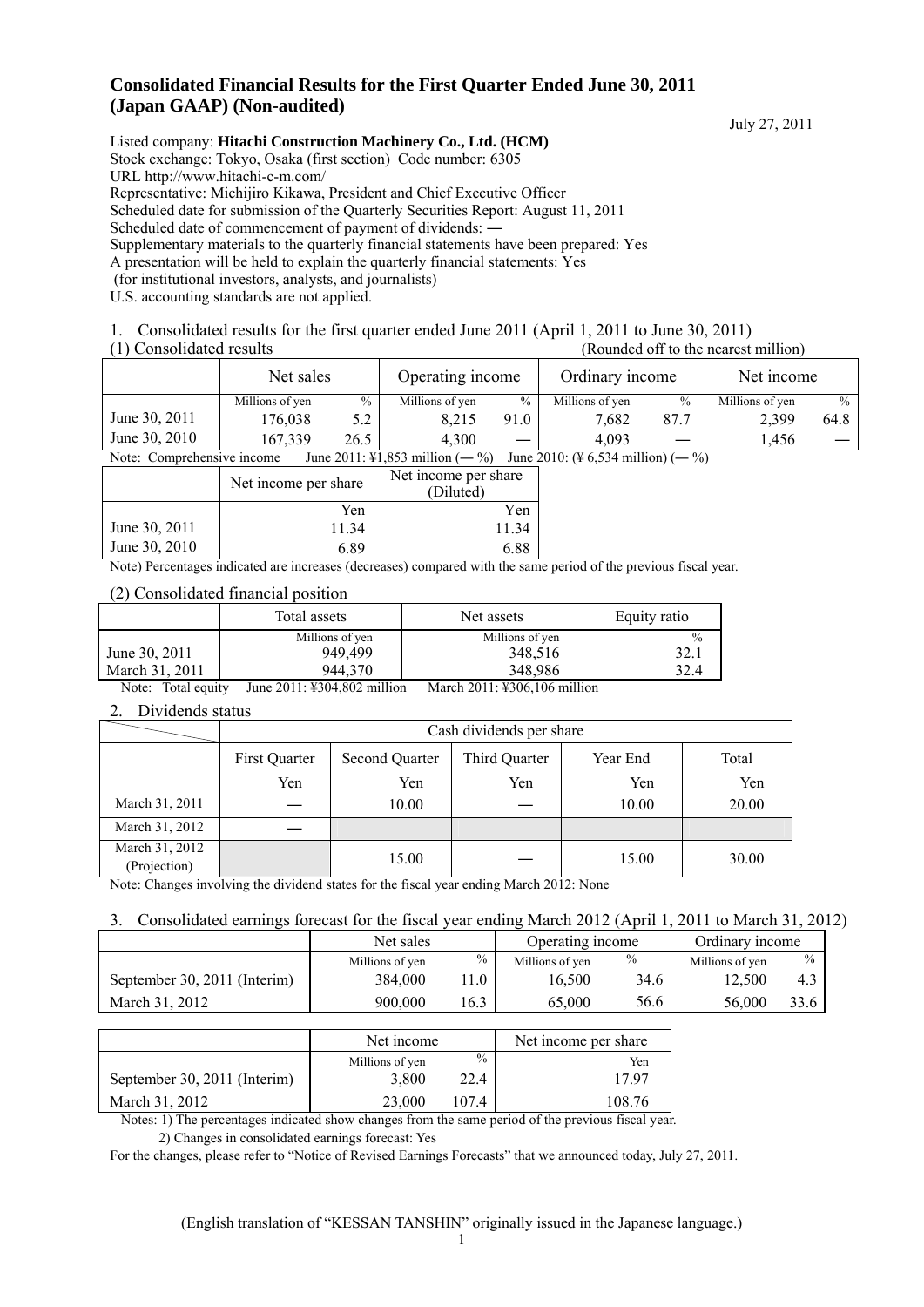#### 4. Others

- (1) Important changes in the scope of the consolidation during period: None
- (2) Application of a special accounting method: Yes
- (3) Changes in accounting policies; changes in accounting estimates; restatements

|                     |                                       |  | [1] Changes in the accompanying revision of accounting policies : None |        |
|---------------------|---------------------------------------|--|------------------------------------------------------------------------|--------|
|                     | [2] Changes other than those in $[1]$ |  |                                                                        | : None |
| $F \cap T$ $\cap T$ |                                       |  |                                                                        |        |

- [3] Changes in accounting estimates : None [4] Restatements : None
- (4) Number of shares issued (common shares)

| [1] Number of shares issued (including treasury shares) |                                                                              |
|---------------------------------------------------------|------------------------------------------------------------------------------|
| June 2011: 215,115,038                                  | March 2011: 215, 115, 038                                                    |
| [2] Number of treasury shares at the end of the period  |                                                                              |
| June 2011: $3,637,854$                                  | March 2011: 3.654.459                                                        |
|                                                         | [3] Average number of shares during the period (cumulative for all quarters) |
| June 2011: 211,473,895                                  | June 2010: 211,420,323                                                       |

Notes)

Indication of quarterly review procedure implementation status This quarterly earnings report is exempt from the quarterly review procedure based upon the Financial Instruments and Exchange Act. It is under the review procedure process at the time of disclosure of this report.

#### Explanation on the appropriate use of results forecasts and other important items

Any forward-looking statements in the report, including results forecasts, are based on certain assumptions that were deemed rational as well as information currently available to the Company at this time. However, various factors could cause actual results to differ materially.

Please refer to 1.Qualitative Information concerning Consolidated Business Performance, (3) Qualitative Information concerning Consolidated Earnings Forecasts on page 9 of the attachment for conditions serving as assumptions for results forecasts.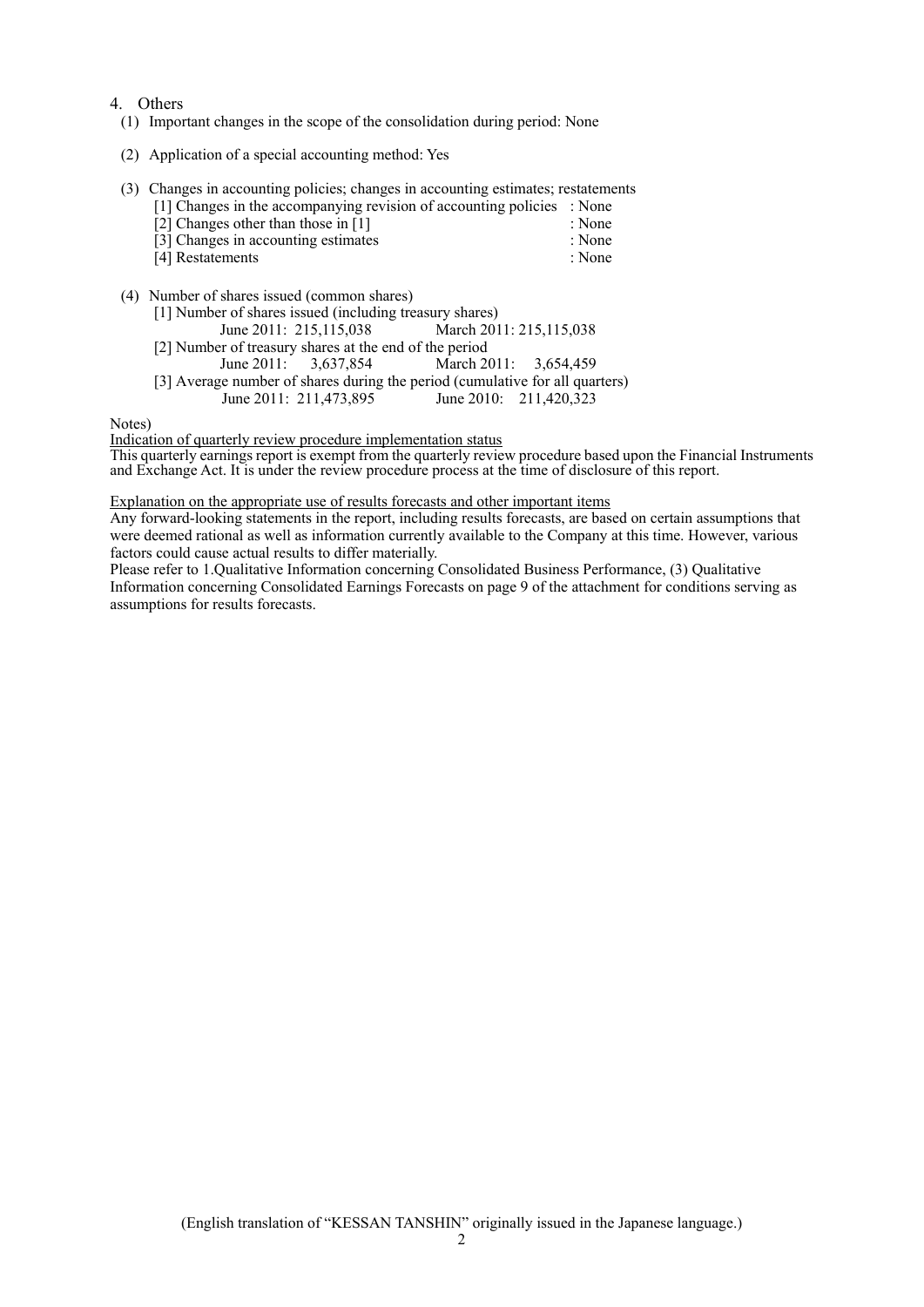# **Index of the Attachment**

| (2) Qualitative Information concerning Consolidated Financial Position                                                                   |  |
|------------------------------------------------------------------------------------------------------------------------------------------|--|
| 2. Notes on Summary Information (Other) manufactured and the set of the set of $10$                                                      |  |
|                                                                                                                                          |  |
|                                                                                                                                          |  |
| $(5)$ Segment Information<br>(6) Notes on Significant Fluctuations in Shareholders' Equity <b>Constant Contract Constant Constant</b> 16 |  |
|                                                                                                                                          |  |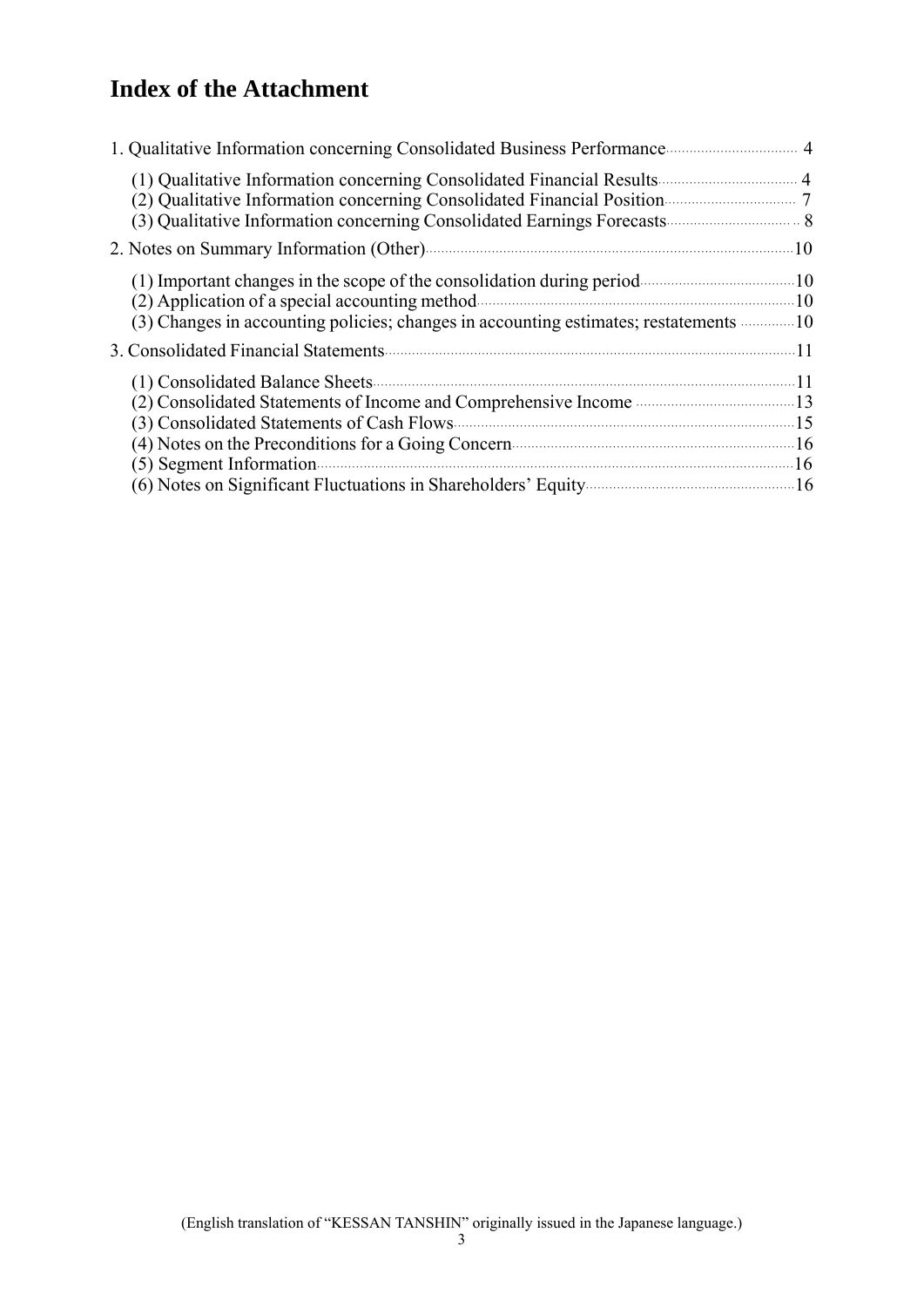# **1. Qualitative Information concerning Consolidated Business Performance**

# **(1) Qualitative Information concerning Consolidated Financial Results**

# **[1] Overview of Business Results**

During the consolidated first quarter under review (April 1, 2011 to June 30, 2011), although there has been stagnation in production in accordance with the break in the supply chain and uncertainty about electric supply, etc., due to the Great East Japan Earthquake, the global economy, especially in the emerging nations of Asia, is steadily growing.

 On the other hand, there are some concerns such as tightening in China, financial issues in Southern Europe, etc. as well as rapid appreciation of the yen, and the outlook is becoming a little unclear.

 With respect to the market for construction machinery, although there are slowdowns in demand in China, since demand has increased in other emerging nations and mining machinery, as well as advanced nations such as United States, etc, overall demand increased steadily.

 Under these circumstances, the HCM Group expanded sales of new types of hydraulic excavators for emerging nations, and introduced a sales support system. Also, we promoted a product strategy for the new-generation hybrid excavator ZH200, which is able to meet the needs of sites flexibly with practical performance, to enlarge the business area further.

 In addition, as for the production facilities in disaster areas affected by the Great East Japan Earthquake, we quickly made efforts in examination and restoration work, and the level of production operations was back to full capacity by the end of May at all sites to meet robust demand from the mining sector and emerging nations such as those in Asia.

 As a result, consolidated net sales increased by 5% year-on-year to ¥176,038 million. As for operating income, although there has been the negative impact of appreciation of the yen, thanks to increasing sales of parts and services especially from mining machinery, repression of increase in material costs, etc., it increased by 91% year-on-year to ¥8,215 million.

|                  | Jun. 2011 | Jun. 2010                  |                | Year-on-year change |
|------------------|-----------|----------------------------|----------------|---------------------|
|                  | (A)       | $\left( \mathrm{B}\right)$ | $(A) - (B)$    | (A)/(B)             |
| Net sales        | 1,760     | 1,673                      | 8 <sup>7</sup> | 105                 |
| Operating income | 82        | 43                         | 39             | 191                 |
| Ordinary income  | 77        |                            | 36             | 188                 |
| Net income       | 24        |                            |                | 165                 |

The following table summarizes the consolidated results for the term:

 $(100 \text{ million yen}; \%)$ 

Note: Figures under ¥100 million are rounded off.

#### **[2] Overview of Consolidated Sales by Regional Segment Japan**

Although public investments remained sluggish, demand for hydraulic excavators recovered due to the pickup in private investment, such as housing and corporate capital expenditure, as well as demand from rental companies.

 Under these demand trends, we strove to expand industry-specific sales, while we are aggressively promoting sales activities to rental companies.

Consequently, net sales increased by 7% year-on-year to ¥36,686 million.

# **The Americas**

In the United States, economic conditions have been slowly recovering with the increase in capital expenditure, etc. Demand for construction machinery has increased in accordance with the expansion and replacement of assets for rental companies, etc.

Responding to these circumstances, Deere-Hitachi Construction Machinery Corporation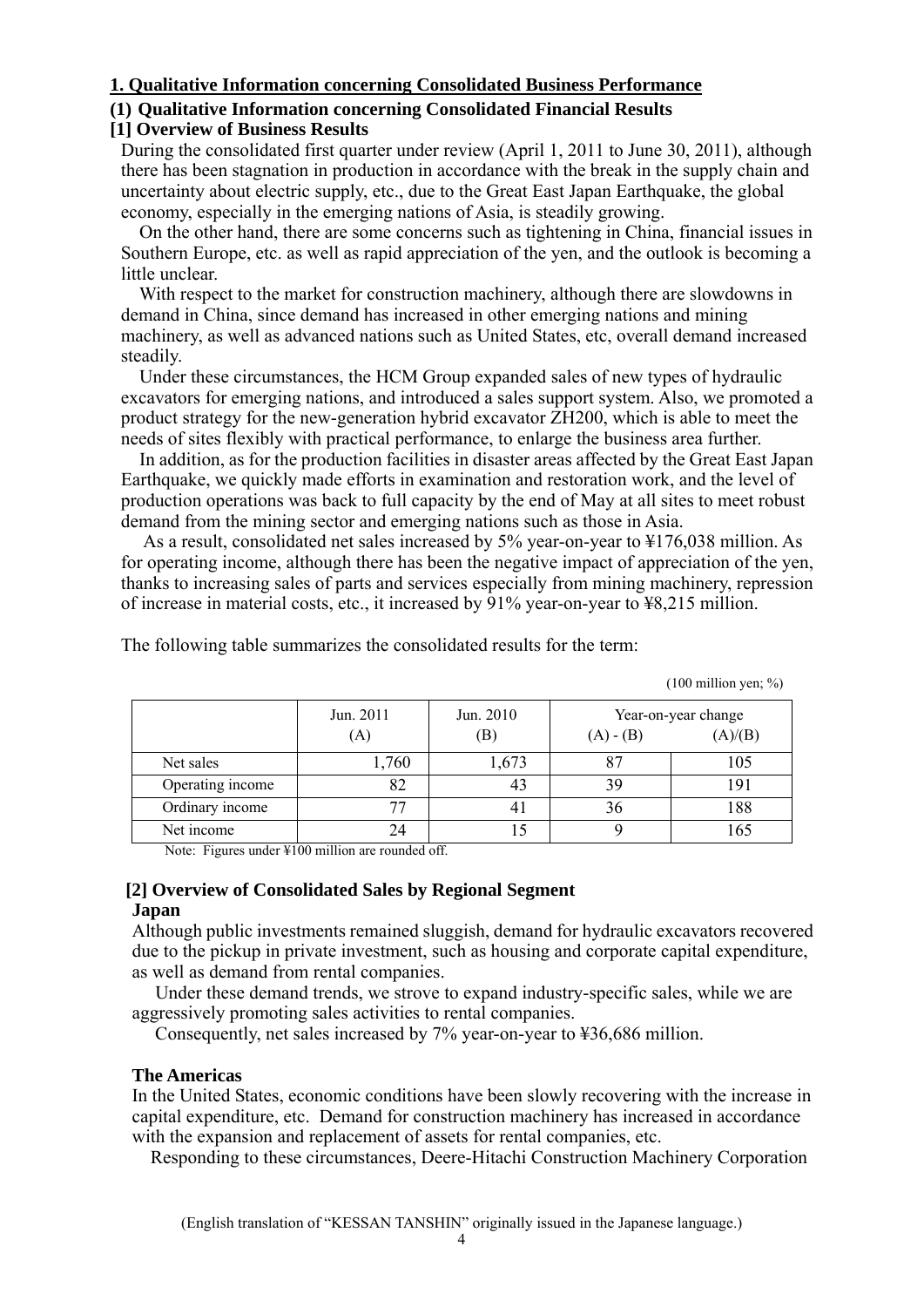expanded production plans to acquire new orders. Three new models, which have met the interim Tier 4 standard for exhaust gas by the U.S. Environmental Protection Agency, were also launched.

Consequently, net sales increased by 55% year-on-year to ¥17,132 million.

#### **Europe**

European economies overall, except for some countries, have been slowly recovering. Demand for construction machinery including hydraulic excavators is on a recovery trend overall.

 Under these trends, we focused on expanding sales of machines, namely hydraulic and wheeled hydraulic excavators, mini excavators, as well as wheel loaders whose lineup was expanded. Also for parts sales, Hitachi Construction Machinery (Europe) N.V. started operation of a new parts center in May, whose size is three times bigger than before.

Consequently, net sales increased by 9% year-on-year to ¥17,570 million.

#### **Russia-CIS, Africa, and the Middle East**

In Russia and the CIS, infrastructural projects in accordance with the development of resources such as oil & gas and mining-related business showed steady growth.

 Under these circumstances, we sought to expand the scheme of support for dealers through Hitachi Construction Machinery Eurasia Sales LLC, which was established last year in Moscow. We also reached a basic agreement with Tver Oblast to establish a factory for production in Russia.

 In Africa, we started the construction of a remanufacturing factory for the mining machinery of Hitachi Construction Machinery Zambia Co., Ltd. to improve competitiveness in the development of the mining market in southern Africa. We started installation of equipment and procurement, etc., aiming to start operation in October 2011. In addition, to accelerate entry into the mining market in northwestern Africa focusing on Ghana, we are transferring the liaison office of HCM Sub-Sahara to the overall company Hitachi Construction Machinery Africa Pty, Ltd., as the Sub-Sahara branch. We are expanding the office and storage for parts and plan to start operation sequentially from September 2011.

 Turning to the Middle East, we have incorporated the Middle East Center in Dubai by 100% payment, to establish Hitachi Construction Machinery Middle East Corp. FZE to expand business areas by strengthening sales and service strategy. In Turkey, against a backdrop of high demand for natural resources, we tried to capture orders of machine purchases from major contractors for their overseas projects.

 The total net sales of Russia-CIS, Africa, and the Middle East regions reached ¥11,215 million.

#### **Asia and Oceania**

Economic conditions in Asia remained strong. Demand for construction machinery increased because of improvements made to the social infrastructure, etc. We also introduced and established a strategic sales support system called Hi-STEP as part of a country-by-country, industry-specific strategy, to enhance sales and gain market share. Especially in Indonesia, markets related to forestry, palm oil, and mining increased continuously, which fueled near-record demand for construction machinery. Under these conditions, P.T. Hitachi Construction Machinery Indonesia started to enhance the production capacity to maintain its high market share in the largest market in Asia.

 In India, demand for hydraulic excavators increased compared with the same period of the previous year. We strove to maintain a high market share and expand sales for increasing markets aggressively through Telco Construction Equipment Co., Ltd.

 In Australia, we aimed to securely acquire orders from mining in a steadily growing market, as well as focusing on the expansion of sales of small- to mid-sized hydraulic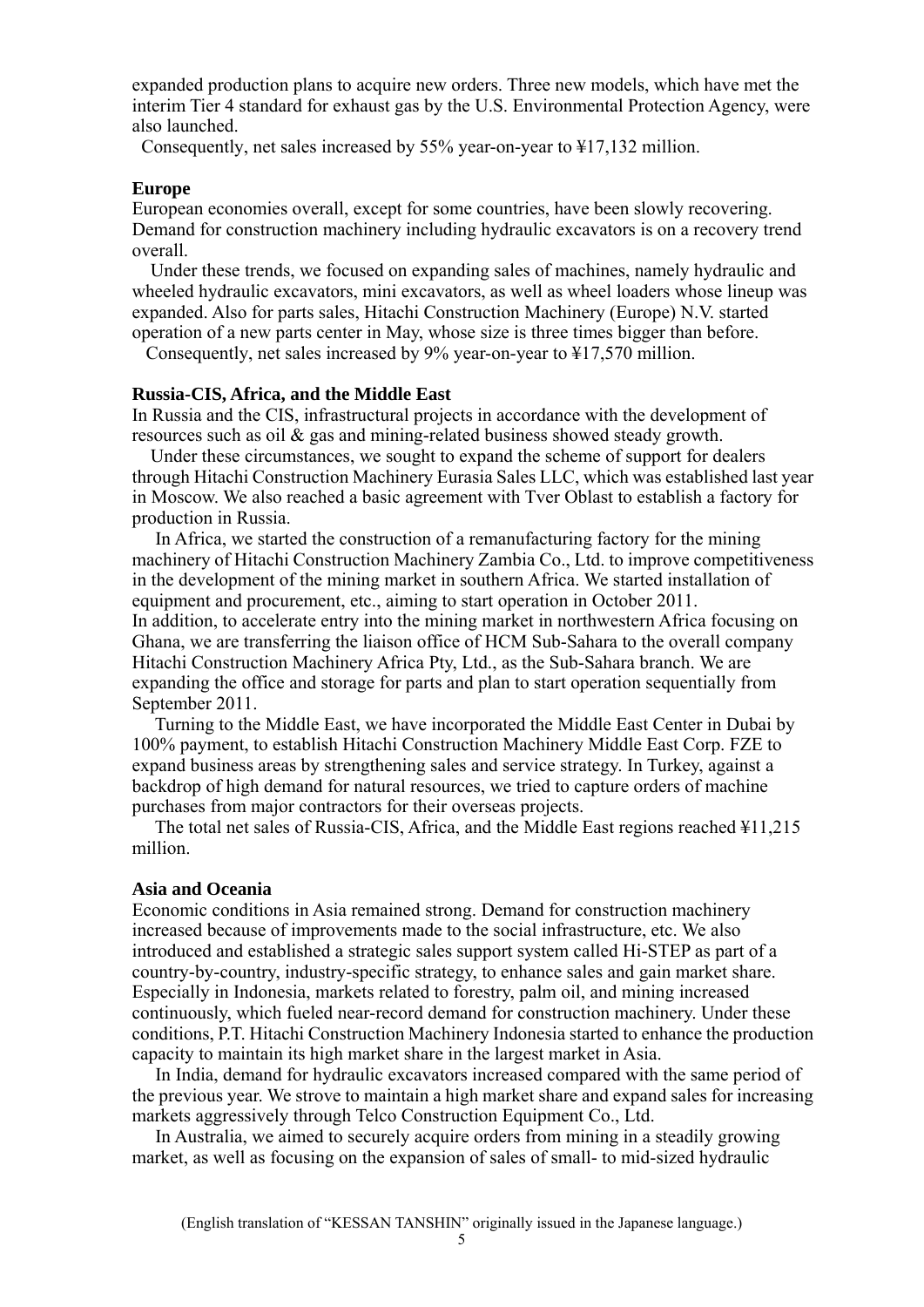excavators. With respect to the market for mining machinery, as well as sales of ultra-large hydraulic excavators, the parts and service division contributed to the sales earnings by winning a good reputation from customers for the activities aiming for better service, such as dispatching engineers with high expertise for 24 hours at sites, etc. Also, we sought to expand sales for new major clients related to rental, steel, scrap, railway, etc. In addition, Marubeni Equipment Finance (Oceania) Pty Ltd was established and aimed to expand sales of mining and construction machinery, which comprised 80% investment by Marubeni Corporation and 20% investment by Hitachi Construction Machinery Co., Ltd. to newly enter the finance business. We aim to get ready to kick it into gear in August.

Consequently, net sales increased by 17% year-on-year to ¥50,166 million.

#### **China**

In China, due to the economic policy by the government, controlling inflation such as increasing the reserve deposit rate and raising the interest rate was conducted. As a result, demand for hydraulic excavators in China in the first quarter of FY2011 decreased year on year. However, water projects and the construction of affordable housing for middle- and low-income families are planned to start after China National Day in autumn, and we will focus on capturing demand.

 Under these trends, we introduced a parts and sales management system in full swing and enhanced collaborative relationships with dealers via close connections with Global e-Service, etc., to increase our market presence.

Consequently, net sales decreased by 16% year-on-year to ¥43,269 million.

The following table summarizes consolidated net sales by geographic area:

#### **Consolidated Net Sales by Geographic Area** (Millions of yen)

|                                            | Current fiscal year<br>(April 1,2011-<br>June 30, 2011) |                      | Previous fiscal year<br>(April 1,2010-<br>June 30, 2010) |                      | Increase<br>(Decrease) |                         |
|--------------------------------------------|---------------------------------------------------------|----------------------|----------------------------------------------------------|----------------------|------------------------|-------------------------|
|                                            | Net Sales                                               | Proportion<br>$(\%)$ | Net Sales                                                | Proportion<br>$(\%)$ | Amount of<br>change    | $\frac{0}{0}$<br>change |
| The Americas                               | 17, 132                                                 | 9.7                  | 11,030                                                   | 6.6                  | 6,102                  | 55.3                    |
| Europe                                     | 17,570                                                  | 10.0                 | 16,065                                                   | 9.6                  | 1,505                  | 9.4                     |
| Russia-CIS, Africa,<br>and the Middle East | 11, 215                                                 | 6.4                  | 11, 263                                                  | 6.7                  | (48)                   | (0, 4)                  |
| Asia and Oceania                           | 50, 166                                                 | 28.5                 | 42, 973                                                  | 25.7                 | 7,193                  | 16.7                    |
| China                                      | 43, 269                                                 | 24.6                 | 51,611                                                   | 30.8                 | (8, 342)               | (16.2)                  |
| Sub-total                                  | 139, 352                                                | 79.2                 | 132, 942                                                 | 79.4                 | 6,410                  | 4.8                     |
| Japan                                      | 36,686                                                  | 20.8                 | 34, 397                                                  | 20.6                 | 2,289                  | 6.7                     |
| Total                                      | 176,038                                                 | 100.0                | 167, 339                                                 | 100.0                | 8,699                  | 5.2                     |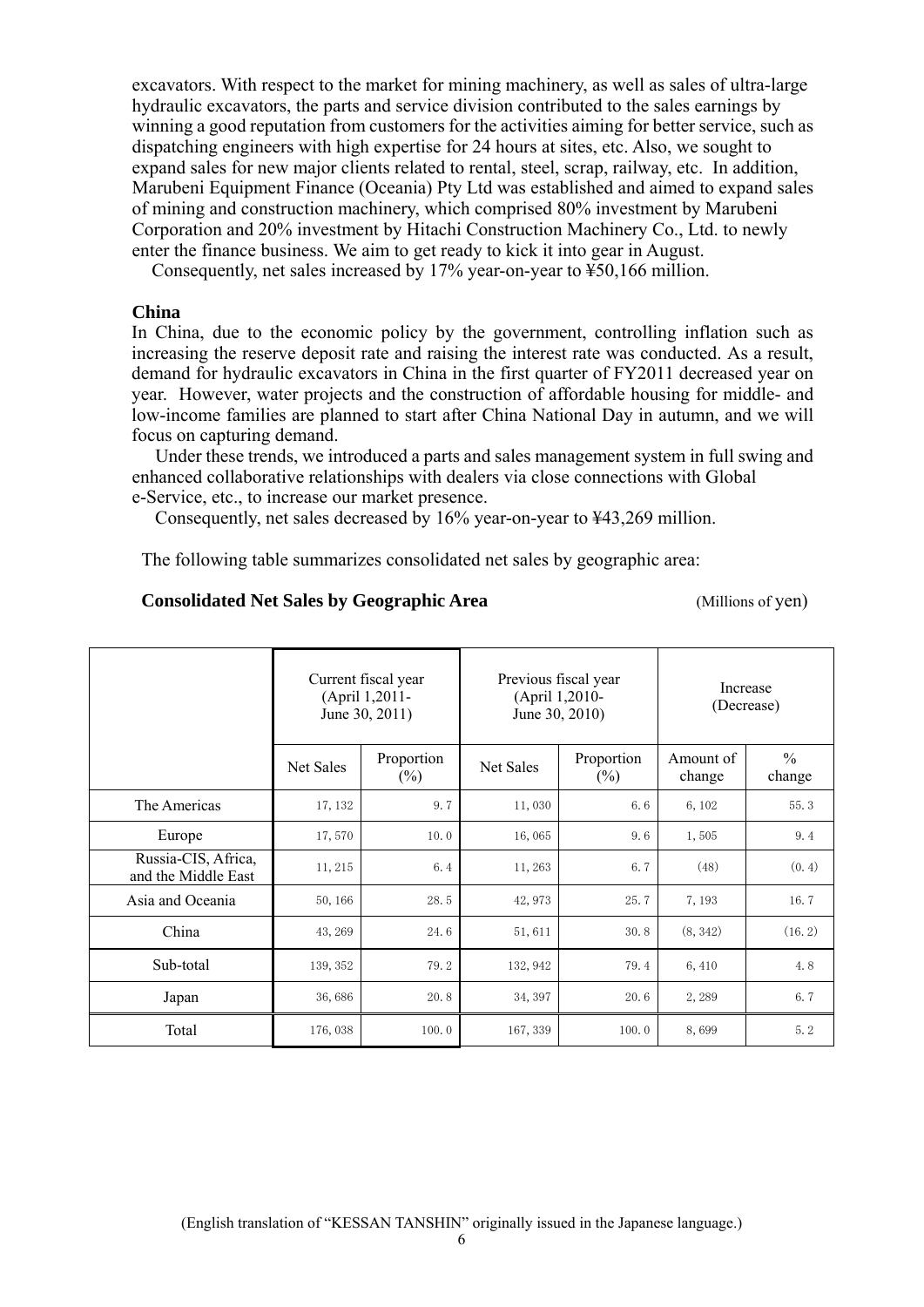#### **[3] Overview of Consolidated Net Sales by Business Segment (a) Construction Machinery Business**

Regarding construction-related machinery, in addition to the ZAXIS-3 series of hydraulic excavators and the ZW series of wheel loaders, our core products, we strove to expand sales of ZAXIS-3G, a new type of hydraulic excavator, featuring a durable structure and the ability to handle high workloads, targeted at emerging nations. Also, we launched the ZAXIS-5 series of hydraulic excavators sequentially to meet the regional characteristics of each market.

 In addition, we developed a new-generation hybrid excavator, the ZH200, which is a newly developed combined hybrid system, and the new hydraulic system TRIAS-HX.

 In machinery for resource development, we made efforts to expand sales of new products such as the EX-6 series of ultra-large hydraulic excavators, which are equipped with new engines, as well as the Electric-Drive series of ultra-large hydraulic excavators, which have an external electric supply. As for a series of dump trucks that realize high driving performance using AC electric-drive systems, we are successfully acquiring orders and increasing sales. In addition, we focused on selling a trolley dump truck that realizes high hill-climbing performance using both an engine and electricity from wires.

Consequently, net sales increased by 5% year-on-year to ¥161,615 million.

#### **(b) Industrial Vehicles Business**

As for the core product, forklifts, due to increasing demand from emerging countries as well as recovering demand from the Americas, Europe, and Russia/CIS, where demand had been low for a while, global demand including Japan increased robustly.

 Under these trends, TCM Co., Ltd. promoted the expansion of sales focusing on emerging nations by establishing a joint venture company in Malaysia for sales, etc.

 With respect to production, although slowdown in production occurred partially due to the effect of Great East Japan Earthquake, the level of production was back to the previous level in and after June.

 As for cargo-handling machines used mainly for ports and terminals, inquiries and orders have been steadily growing especially for environmentally-friendly hybrid transfer cranes. Consequently, net sales increased by 9% year-on-year to ¥14,423 million.

7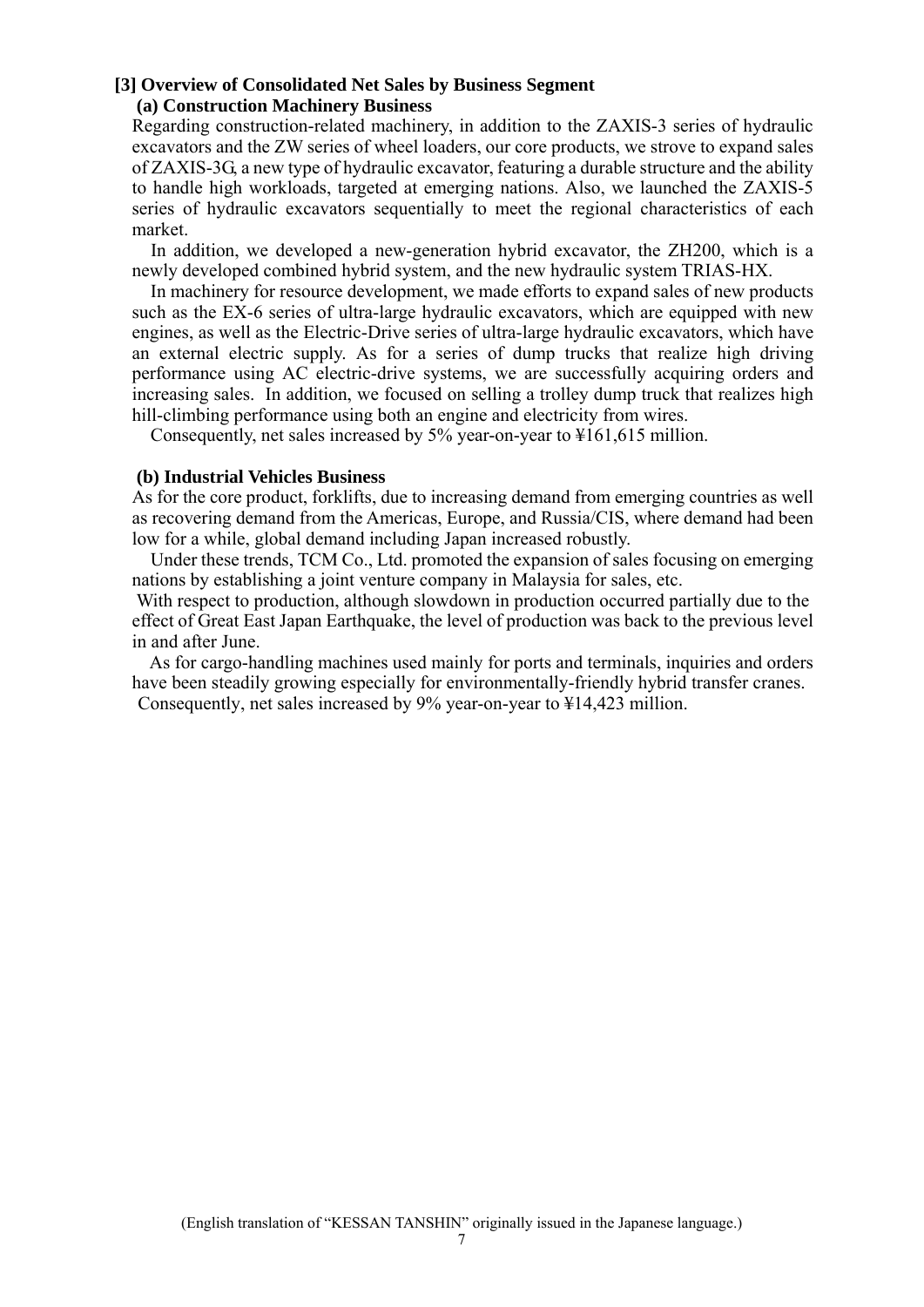# **(2) Qualitative Information concerning Consolidated Financial Position [1] Status of Assets, Liabilities and Net Assets**

# **(a) Assets**

Current assets at the end of the first quarter amounted to ¥636,270 million, an increase of 1.7%, or ¥10,575 million from the previous fiscal year-end. This was due mainly to a decrease of ¥22,214 million in the total of notes and accounts receivable, and lease receivables and investment assets, to the contrary, an increase of ¥32,474 million in inventories.

 Non-current assets declined 1.7%, or ¥5,446 million from the end of the previous fiscal year to ¥313,229 million.

As a result, total assets increased 0.5% or ¥5,129 million from the previous fiscal year-end to ¥949,499 million.

# **Liabilities**

Current liabilities at the end of the first quarter amounted to ¥388,082 million, an increase of 3.0%, or ¥11,257 million from the previous fiscal year-end. This was due mainly to an increase in short-term loans.

Non-current liabilities decreased 2.6%, or ¥5,658 million from the previous fiscal year-end to ¥212,901 million. This was due mainly to a decrease of ¥4,895 million in long-term loans.

As a result, total liabilities increased 0.9% or ¥5,599 million from the previous fiscal year-end to ¥600,983 million.

# **Net Assets**

Net assets, including minority interests, decreased 0.1%, or ¥470 million from the previous fiscal year-end to ¥348,516 million. This was mainly due to net income in this fiscal amounting to ¥2,399 million, and the effect of dividends paid and foreign currency translation adjustment, etc.

# **[2] Status of Consolidated Cash Flows**

Cash and cash equivalents at end of the first quarter totaled ¥67,597 million, an increase of ¥7,113 million from the end of the previous fiscal year. Factors relating to each cash flow category were as follows:

# **Cash Flows from Operating Activities**

Net cash used in operating activities totaled ¥10,005 million, a difference of ¥6,373 million compared with the first quarter of previous fiscal year.

 Factors that reduced cash included net income before income taxes and minority interests in this fiscal amounting to ¥7,682 million, ¥9,509 million in depreciation and amortization, ¥19,116 million decrease in total of notes and accounts receivable, and lease receivables and investment assets. Factors that increased cash included an increase of ¥34,614 million in inventories, and ¥6,384 million of income taxes paid, etc.

# **Cash Flows from Investing Activities**

Net cash used in investing activities was ¥8,370 million, an increase of ¥3,617 million compared with the first quarter of the previous fiscal year. This was due mainly to spending of ¥4,406 million in acquisitions of property, plant and equipment to enhance production capacity.

As a result, free cash flows, the sum of cash flows from operating activities and cash flows from investing activities, amounted to an outflow of ¥18,375 million.

# **Cash Flows from Financing Activities**

Net cash provided by financing activities totaled ¥12,170 million. This was due mainly to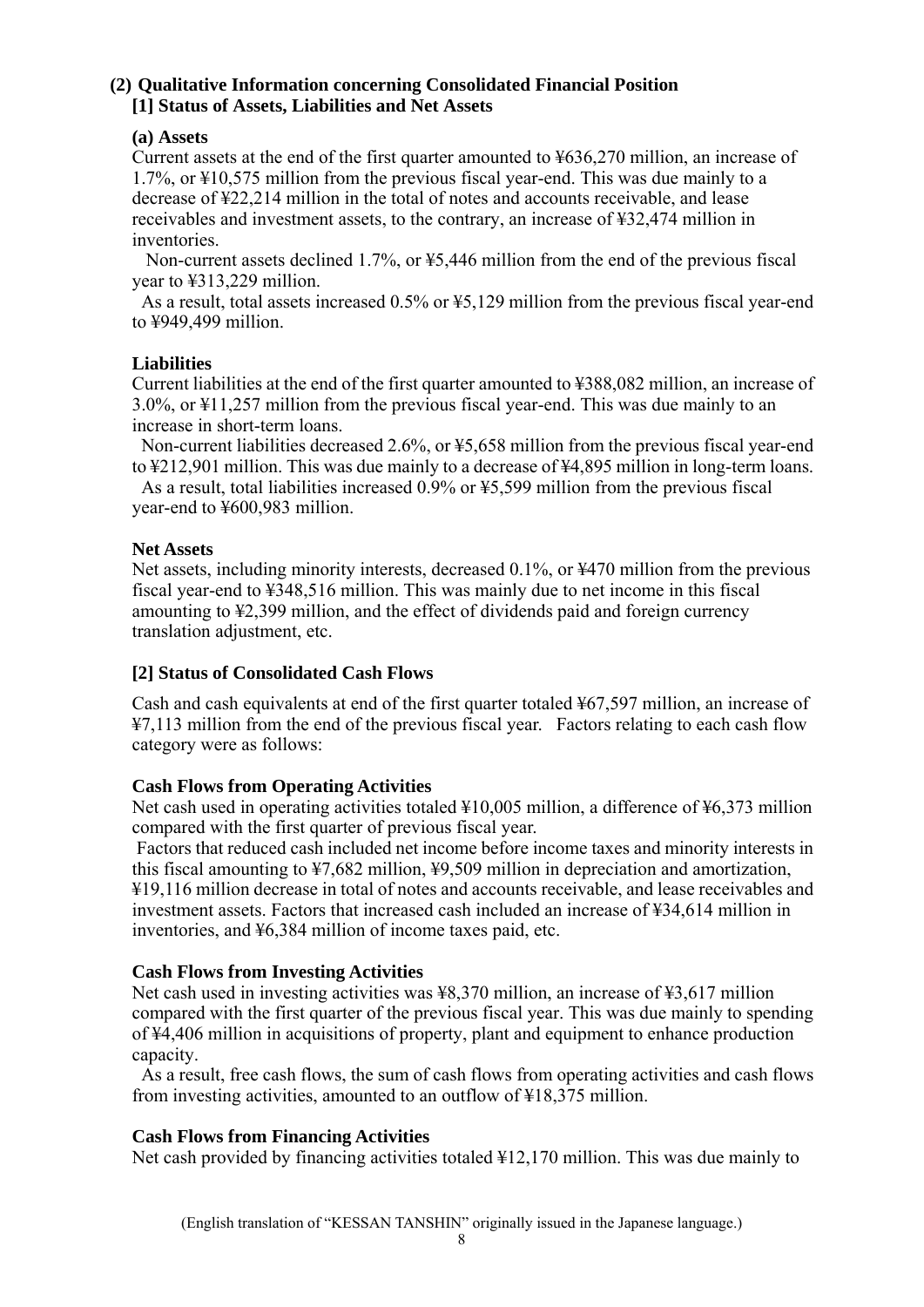the proceeds of ¥18,357 million from short- and long-term loans, and an appropriate amount was used for payment of ¥2,588 million in interest paid, and ¥2,934 million in dividends paid, etc.

#### **(3) Qualitative Information concerning Consolidated Earnings Forecasts**

Although global demand for hydraulic excavators has been growing especially in North America, Japan, Asia, etc., due to decrease in demand in China because of monetary tightening etc., overall demand for fiscal 2011 is expected to decrease by 18,000 units to become 245,000 units.

 Under these circumstances, our outlook for consolidated sales for the first half ending September 30, 2011 is estimated to be below the previous forecast. However, parts and services especially for mining have been increasing and cost reduction is progressing; therefore, operating income, ordinary income, and net income are estimated to increase compared with the previous forecast.

 In addition, as for the consolidated earnings forecast for the full year ending March 31, 2012, we shifted machinery that was planned for shipment to China to other areas where demand is increasing, focused on improving selling prices and further reducing cost, etc. Therefore, we have left our earnings forecast unchanged.

These projections assume an exchange rate of ¥80 to the U.S. dollar, ¥110 to the euro, and ¥12.3 to the Chinese yuan, in and after the second quarter. Previously, we assumed an exchange rate of ¥80 to the U.S. dollar (unchanged), ¥115 to the euro, and ¥12.5 to the Chinese yuan, as of May 26.

 For details, please refer to the "Notice of Revised Earnings Forecasts" that we announced today, July 27, 2011.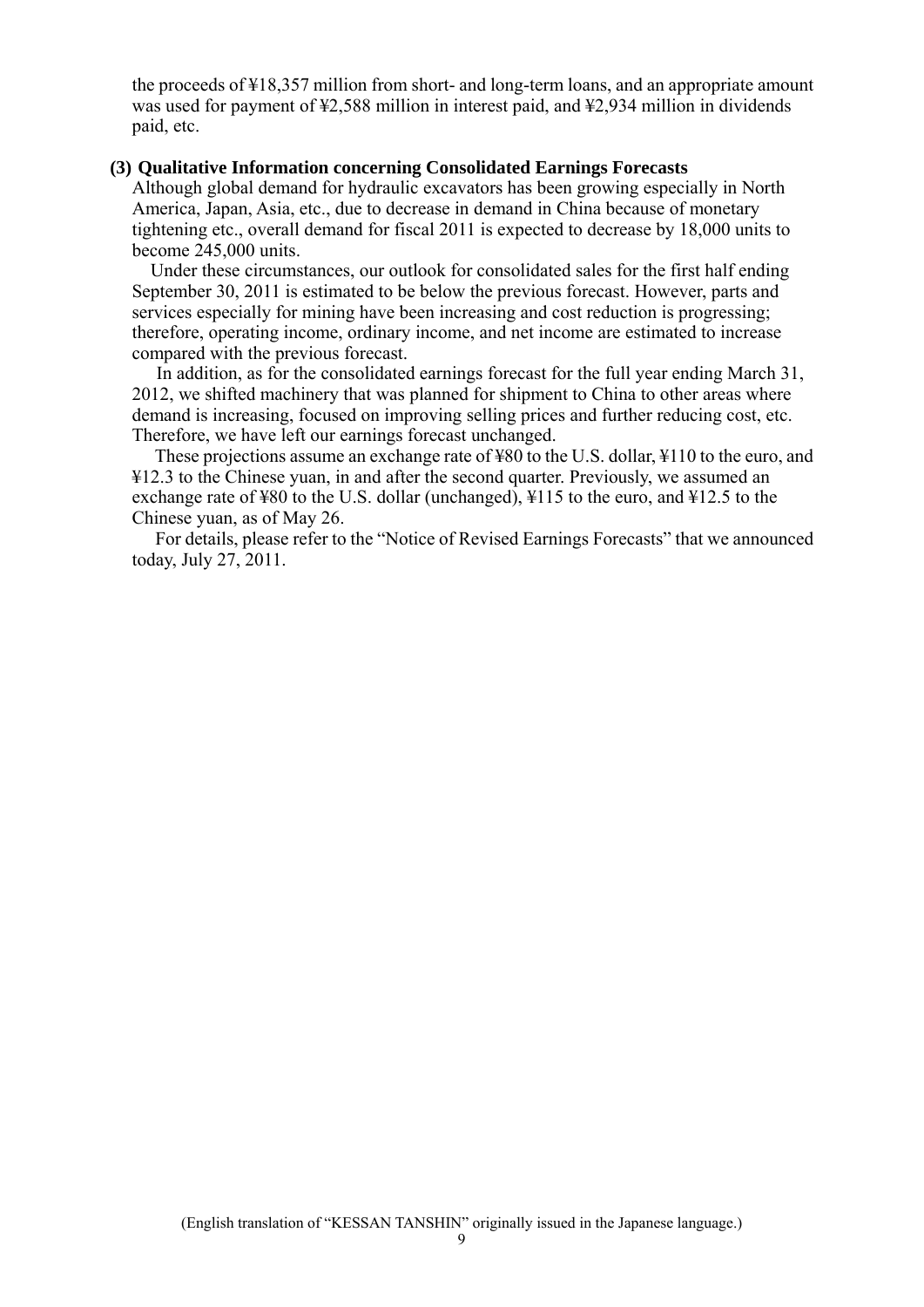# **2. Notes on Summary Information (Other)**

(1) Important changes in the scope of the consolidation during period: None

# (2) Application of a special accounting method

# **Standard used to calculate income taxes**

Tax expenses are calculated by making a reasonable estimation of the effective tax rate on income before income taxes and minority interests for the fiscal year including the first quarter after the application of deferred tax accounting and applying the estimated effective tax rate to the quarterly income before income taxes and minority interests. However, if this results in an unreasonable result, we use the effective statutory tax rate.

 Income tax adjustments are included in the income tax account stated in the Consolidated Statements of Income.

(3) Changes in accounting policies; changes in accounting estimates; restatements: None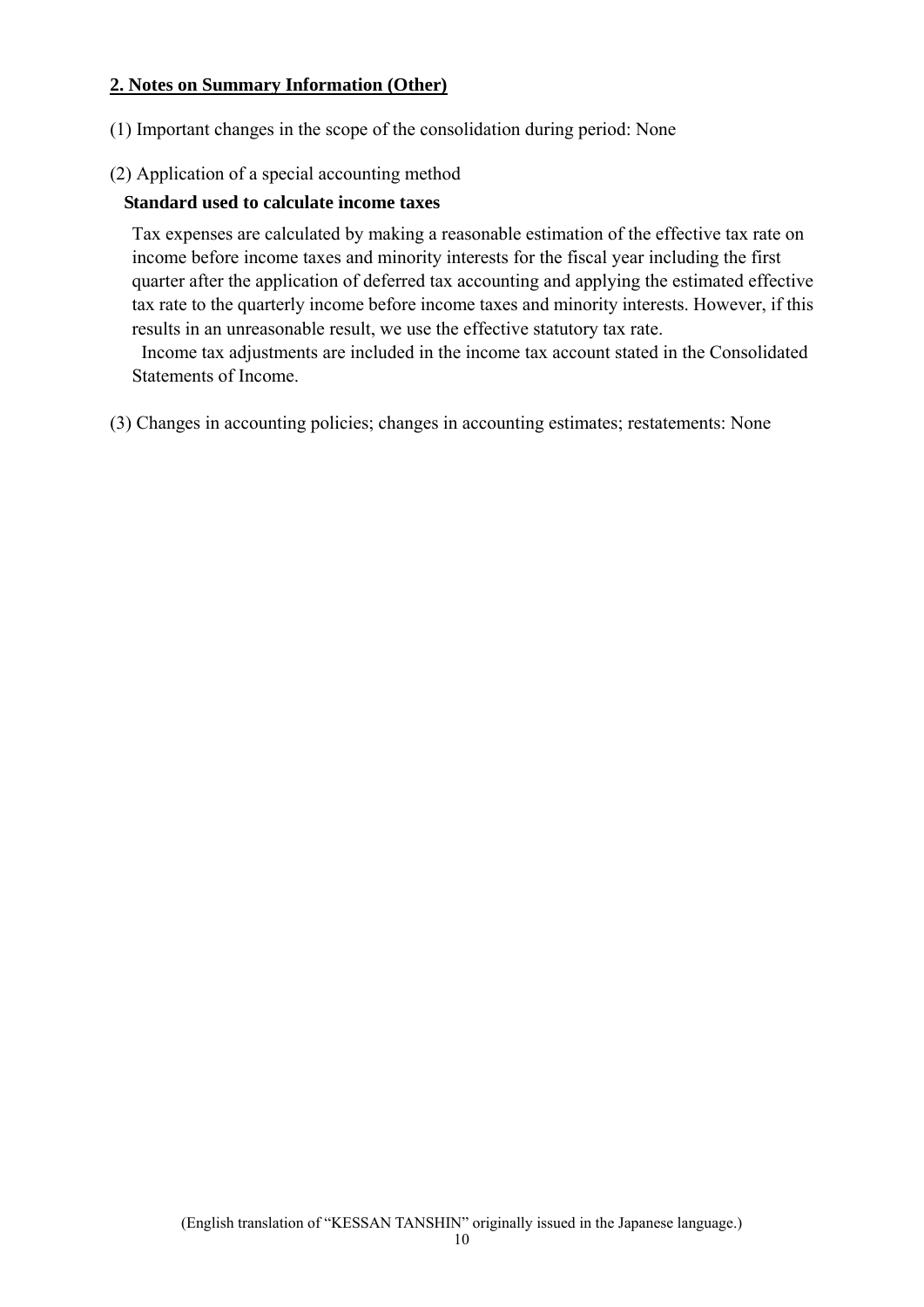# **3. Consolidated Financial Statements**

| First-Quarter<br>As of<br>Jun. 30, 2011 (A)<br><b>ASSETS</b><br><b>Current assets</b><br>Cash and bank deposits<br>Notes and accounts receivable<br>Lease receivables and investment assets<br>Merchandise and manufactured goods<br>Work in process<br>Material and supplies<br>Other<br>Less: Allowance for doubtful accounts<br>Total current assets<br><b>Non-current assets</b><br>Property, plant and equipment<br>Property held for lease (net)<br>Buildings and structures (net)<br>Machinery, equipment and vehicles (net)<br>Tools, furniture and fixtures (net)<br>Land<br>Construction in progress<br>Net property, plant and equipment<br><b>Intangible assets</b><br>Software | 69,805<br>162,390<br>129,955<br>146,651<br>54,846<br>23,777<br>54,057<br>(5,211)<br>636,270<br>38,663<br>66,033 | Previous year-end<br>As of<br>Mar. 31, 2011 (B).<br>67,650<br>184,450<br>130,109<br>130,151<br>40,235<br>22,414<br>55,715<br>(5,029)<br>625,695<br>40,412<br>66,296 | $(A)-(B)$<br>2,155<br>(22,060)<br>(154)<br>16,500<br>14,611<br>1,363<br>(1,658)<br>(182)<br>10,575<br>(1,749)<br>(263) |
|---------------------------------------------------------------------------------------------------------------------------------------------------------------------------------------------------------------------------------------------------------------------------------------------------------------------------------------------------------------------------------------------------------------------------------------------------------------------------------------------------------------------------------------------------------------------------------------------------------------------------------------------------------------------------------------------|-----------------------------------------------------------------------------------------------------------------|---------------------------------------------------------------------------------------------------------------------------------------------------------------------|------------------------------------------------------------------------------------------------------------------------|
|                                                                                                                                                                                                                                                                                                                                                                                                                                                                                                                                                                                                                                                                                             |                                                                                                                 |                                                                                                                                                                     |                                                                                                                        |
|                                                                                                                                                                                                                                                                                                                                                                                                                                                                                                                                                                                                                                                                                             |                                                                                                                 |                                                                                                                                                                     |                                                                                                                        |
|                                                                                                                                                                                                                                                                                                                                                                                                                                                                                                                                                                                                                                                                                             |                                                                                                                 |                                                                                                                                                                     |                                                                                                                        |
|                                                                                                                                                                                                                                                                                                                                                                                                                                                                                                                                                                                                                                                                                             |                                                                                                                 |                                                                                                                                                                     |                                                                                                                        |
|                                                                                                                                                                                                                                                                                                                                                                                                                                                                                                                                                                                                                                                                                             |                                                                                                                 |                                                                                                                                                                     |                                                                                                                        |
|                                                                                                                                                                                                                                                                                                                                                                                                                                                                                                                                                                                                                                                                                             |                                                                                                                 |                                                                                                                                                                     |                                                                                                                        |
|                                                                                                                                                                                                                                                                                                                                                                                                                                                                                                                                                                                                                                                                                             |                                                                                                                 |                                                                                                                                                                     |                                                                                                                        |
|                                                                                                                                                                                                                                                                                                                                                                                                                                                                                                                                                                                                                                                                                             |                                                                                                                 |                                                                                                                                                                     |                                                                                                                        |
|                                                                                                                                                                                                                                                                                                                                                                                                                                                                                                                                                                                                                                                                                             |                                                                                                                 |                                                                                                                                                                     |                                                                                                                        |
|                                                                                                                                                                                                                                                                                                                                                                                                                                                                                                                                                                                                                                                                                             |                                                                                                                 |                                                                                                                                                                     |                                                                                                                        |
|                                                                                                                                                                                                                                                                                                                                                                                                                                                                                                                                                                                                                                                                                             |                                                                                                                 |                                                                                                                                                                     |                                                                                                                        |
|                                                                                                                                                                                                                                                                                                                                                                                                                                                                                                                                                                                                                                                                                             |                                                                                                                 |                                                                                                                                                                     |                                                                                                                        |
|                                                                                                                                                                                                                                                                                                                                                                                                                                                                                                                                                                                                                                                                                             |                                                                                                                 |                                                                                                                                                                     |                                                                                                                        |
|                                                                                                                                                                                                                                                                                                                                                                                                                                                                                                                                                                                                                                                                                             |                                                                                                                 |                                                                                                                                                                     |                                                                                                                        |
|                                                                                                                                                                                                                                                                                                                                                                                                                                                                                                                                                                                                                                                                                             |                                                                                                                 |                                                                                                                                                                     |                                                                                                                        |
|                                                                                                                                                                                                                                                                                                                                                                                                                                                                                                                                                                                                                                                                                             |                                                                                                                 |                                                                                                                                                                     |                                                                                                                        |
|                                                                                                                                                                                                                                                                                                                                                                                                                                                                                                                                                                                                                                                                                             |                                                                                                                 |                                                                                                                                                                     |                                                                                                                        |
|                                                                                                                                                                                                                                                                                                                                                                                                                                                                                                                                                                                                                                                                                             | 45,113                                                                                                          | 46,559                                                                                                                                                              | (1,446)                                                                                                                |
|                                                                                                                                                                                                                                                                                                                                                                                                                                                                                                                                                                                                                                                                                             | 5,250                                                                                                           | 5,093                                                                                                                                                               | 157                                                                                                                    |
|                                                                                                                                                                                                                                                                                                                                                                                                                                                                                                                                                                                                                                                                                             | 59,318                                                                                                          | 58,966                                                                                                                                                              | 352                                                                                                                    |
|                                                                                                                                                                                                                                                                                                                                                                                                                                                                                                                                                                                                                                                                                             | 6,958                                                                                                           | 7,058                                                                                                                                                               | (100)                                                                                                                  |
|                                                                                                                                                                                                                                                                                                                                                                                                                                                                                                                                                                                                                                                                                             | 221,335                                                                                                         | 224,384                                                                                                                                                             | (3,049)                                                                                                                |
|                                                                                                                                                                                                                                                                                                                                                                                                                                                                                                                                                                                                                                                                                             |                                                                                                                 |                                                                                                                                                                     |                                                                                                                        |
|                                                                                                                                                                                                                                                                                                                                                                                                                                                                                                                                                                                                                                                                                             | 19,451                                                                                                          | 19,737                                                                                                                                                              | (286)                                                                                                                  |
| Goodwill                                                                                                                                                                                                                                                                                                                                                                                                                                                                                                                                                                                                                                                                                    | 23,244                                                                                                          | 25,011                                                                                                                                                              | (1,767)                                                                                                                |
| Other                                                                                                                                                                                                                                                                                                                                                                                                                                                                                                                                                                                                                                                                                       | 1,482                                                                                                           | 1,540                                                                                                                                                               | (58)                                                                                                                   |
| Total intangible assets                                                                                                                                                                                                                                                                                                                                                                                                                                                                                                                                                                                                                                                                     | 44,177                                                                                                          | 46,288                                                                                                                                                              | (2,111)                                                                                                                |
| <b>Investments and other assets</b>                                                                                                                                                                                                                                                                                                                                                                                                                                                                                                                                                                                                                                                         |                                                                                                                 |                                                                                                                                                                     |                                                                                                                        |
| Investments in securities                                                                                                                                                                                                                                                                                                                                                                                                                                                                                                                                                                                                                                                                   | 19,578                                                                                                          | 19,646                                                                                                                                                              | (68)                                                                                                                   |
| Other                                                                                                                                                                                                                                                                                                                                                                                                                                                                                                                                                                                                                                                                                       | 29,237                                                                                                          | 29,517                                                                                                                                                              | (280)                                                                                                                  |
| Less: Allowance for doubtful accounts                                                                                                                                                                                                                                                                                                                                                                                                                                                                                                                                                                                                                                                       | (1,098)                                                                                                         | (1,160)                                                                                                                                                             | 62                                                                                                                     |
| Total investments and other assets                                                                                                                                                                                                                                                                                                                                                                                                                                                                                                                                                                                                                                                          | 47,717                                                                                                          | 48,003                                                                                                                                                              | (286)                                                                                                                  |
| Total non-current assets                                                                                                                                                                                                                                                                                                                                                                                                                                                                                                                                                                                                                                                                    |                                                                                                                 |                                                                                                                                                                     | (5, 446)                                                                                                               |
| 949,499<br><b>Total assets</b>                                                                                                                                                                                                                                                                                                                                                                                                                                                                                                                                                                                                                                                              | 313,229                                                                                                         | 318,675                                                                                                                                                             | 5,129                                                                                                                  |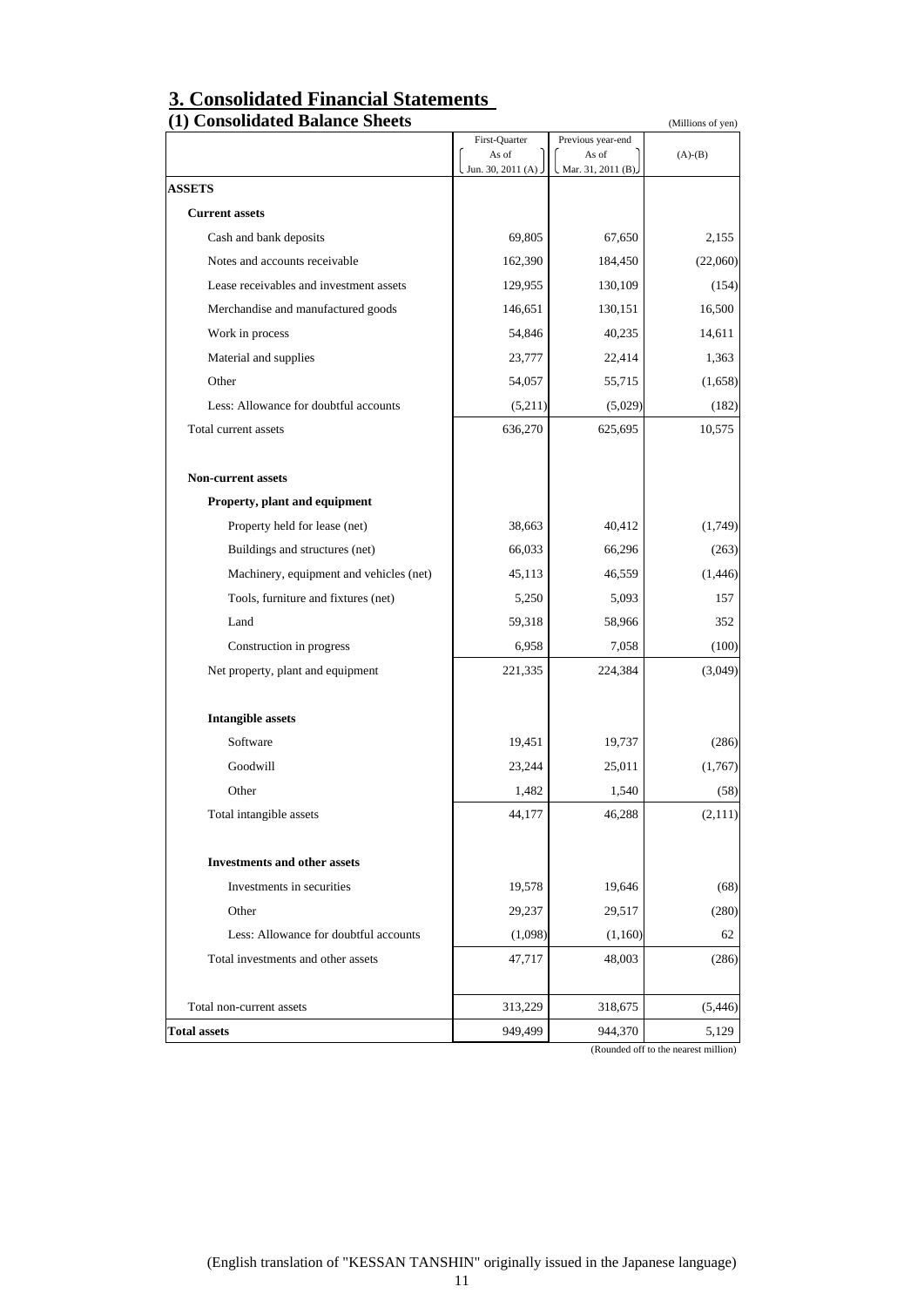|                                              | (Millions of yen)      |                            |              |
|----------------------------------------------|------------------------|----------------------------|--------------|
|                                              | First-Quarter<br>As of | Previous year-end<br>As of | $(A)-(B)$    |
|                                              | Jun. 30, 2011 (A).     | Mar. 31, 2011 (B).         |              |
| <b>LIABILITIES</b>                           |                        |                            |              |
| <b>Current liabilities</b>                   |                        |                            |              |
| Notes and accounts payable                   | 148,383                | 150,318                    | (1,935)      |
| Short-term loans                             | 166,275                | 146,513                    | 19,762       |
| Current portion of bonds                     | 210                    | 210                        | $\mathbf{0}$ |
| Income taxes payable                         | 14,179                 | 15,774                     | (1, 595)     |
| Provision for loss on disaster               | 680                    | 1,204                      | (524)        |
| Other                                        | 58,355                 | 62,806                     | (4,451)      |
| Total current liabilities                    | 388,082                | 376,825                    | 11,257       |
| <b>Non-current liabilities</b>               |                        |                            |              |
| <b>Bonds</b>                                 | 50,070                 | 50,070                     | $\mathbf{0}$ |
| Long-term loans                              | 126,080                | 130,975                    | (4,895)      |
| Retirement and severance benefits            | 11,496                 | 11,483                     | 13           |
| Other                                        | 25,255                 | 26,031                     | (776)        |
| Total non-current liabilities                | 212,901                | 218,559                    | (5,658)      |
| <b>Total liabilities</b>                     | 600,983                | 595,384                    | 5,599        |
| <b>Net assets</b>                            |                        |                            |              |
| <b>Shareholder's equity</b>                  |                        |                            |              |
| Common stock                                 | 81,577                 | 81,577                     | $\mathbf{0}$ |
| Capital surplus                              | 84,466                 | 84,466                     | $\Omega$     |
| Retained earnings                            | 166,264                | 165,980                    | 284          |
| Treasury stock                               | (4,517)                | (4,526)                    | 9            |
| Total shareholders' equity                   | 327,790                | 327,496                    | 294          |
| Accumulated other comprehensive income       |                        |                            |              |
| Net unrealized gain on securities            | 3,365                  | 3,772                      | (407)        |
| Deferred losses on hedges                    | (10)                   | (595)                      | 585          |
| Foreign currency translation adjustment      | (26, 343)              | (24, 567)                  | (1,776)      |
| Total accumulated other comprehensive income | (22,988)               | (21, 390)                  | (1, 598)     |
| Subscription rights to shares                | 766                    | 766                        | 0            |
| <b>Minority interests</b>                    | 42,948                 | 42,114                     | 834          |
| Total net assets                             | 348,516                | 348,986                    | (470)        |
| Total liabilities and net assets             | 949,499                | 944,370                    | 5,129        |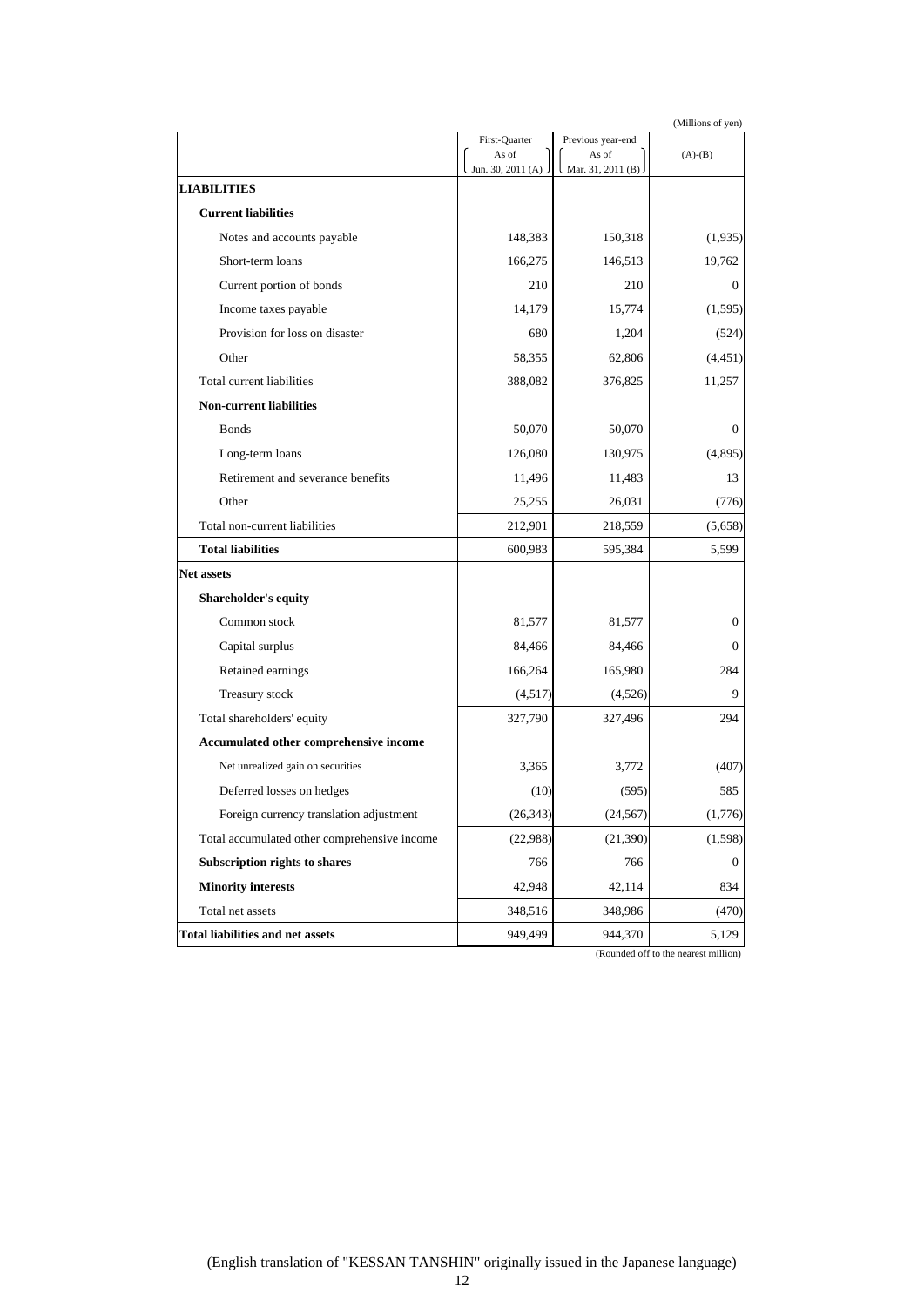| (Millions of yen) |  |
|-------------------|--|
|-------------------|--|

# (2) Consolidated Statements of Income and Comprehensive Income **Consolidated Statements of Income**

|                                                                                          | First-Quarter      | First-Quarter      |                        |
|------------------------------------------------------------------------------------------|--------------------|--------------------|------------------------|
|                                                                                          | Three months ended | Three months ended | $(A)/(B)\times 100(%)$ |
|                                                                                          | Jun. 30, 2011 (A)  | Jun. 30, 2010 (B)  |                        |
| Net sales                                                                                | 176,038            | 167,339            | $\%$<br>105            |
|                                                                                          |                    |                    |                        |
| Cost of sales                                                                            | 129,500            | 128,221            | 101                    |
| Gross profit                                                                             | 46,538             | 39,118             | 119                    |
| Selling, general and administrative expenses                                             |                    |                    |                        |
| Packing and shipping expenses                                                            | 5,386              | 4,137              | 130                    |
| Employees' salaries                                                                      | 10,253             | 10,081             | 102                    |
| R&D expenditure                                                                          | 3,569              | 3,695              | 97                     |
| Other                                                                                    | 19,115             | 16,905             | 113                    |
| Total selling, general and administrative expenses                                       | 38,323             | 34,818             | 110                    |
| <b>Operating income</b>                                                                  | 8,215              | 4,300              | 191                    |
| <b>Non-operating income</b>                                                              |                    |                    |                        |
| Interest income                                                                          | 920                | 631                | 146                    |
| Interest income from installment sales                                                   | 82                 | 149                | 55                     |
| Dividends income                                                                         | 108                | 74                 | 146                    |
| Gain on equity in earnings of affiliated companies                                       | 40                 | 153                | 26                     |
| Foreign exchange gains, net                                                              | 144                | 276                | 52                     |
| Other                                                                                    | 1,179              | 1,526              | 77                     |
| Total non-operating income                                                               | 2,473              | 2,809              | 88                     |
| Non-operating expenses                                                                   |                    |                    |                        |
| Interest expenses                                                                        | 2,710              | 1,873              | 145                    |
| Other                                                                                    | 296                | 1,143              | 26                     |
| Total non-operating expenses                                                             | 3,006              | 3,016              | 100                    |
| <b>Ordinary income</b>                                                                   | 7,682              | 4,093              | 188                    |
| <b>Extraordinary losses</b>                                                              |                    |                    |                        |
| Losses on adjustment for changes of accounting standard for asset retirement obligations |                    | 203                |                        |
| Business structure improvement expenses                                                  | $\boldsymbol{0}$   | 233                |                        |
| Total extraordinary losses                                                               | $\boldsymbol{0}$   | 436                |                        |
| Income before income taxes and minority interests                                        | 7,682              | 3,657              | 210                    |
| <b>Total income tax</b>                                                                  | 3,538              | 201                | 1,760                  |
| <b>Income before minority interests</b>                                                  | 4,144              | 3,456              | 120                    |
| <b>Minority interests</b>                                                                | 1,745              | 2,000              | 87                     |
| Net income                                                                               | 2,399              | 1,456              | 165                    |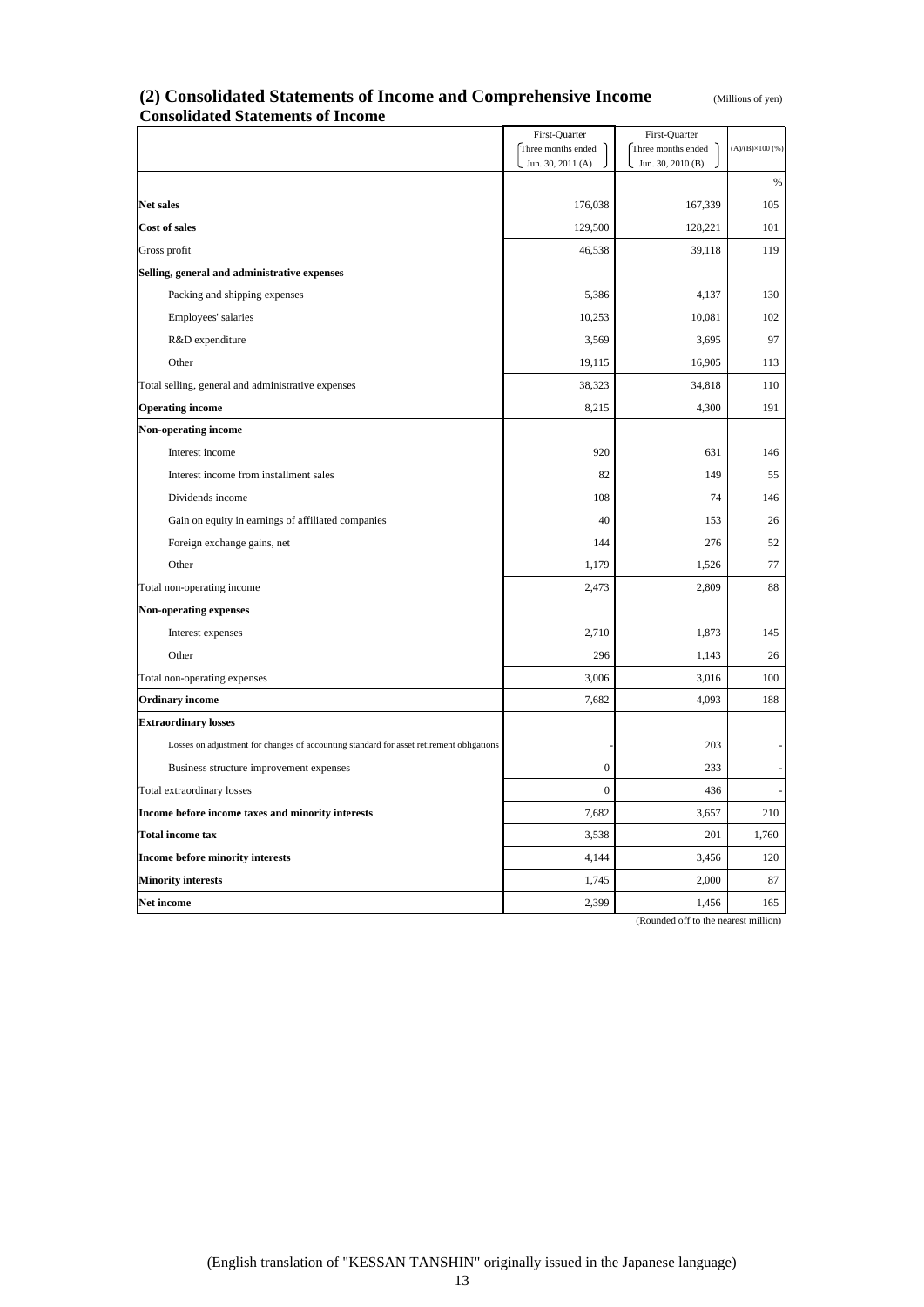| <b>Consolidated Statements of Comprehensive Income</b>                              |                                                          |                                                          | (Millions of yen)       |
|-------------------------------------------------------------------------------------|----------------------------------------------------------|----------------------------------------------------------|-------------------------|
|                                                                                     | First-Quarter<br>Three months ended<br>Jun. 30, 2011 (A) | First-Quarter<br>Three months ended<br>Jun. 30, 2010 (B) | $(A)/(B)\times 100$ (%) |
| Income before minority interests                                                    | 4,144                                                    | 3,456                                                    | %<br>120                |
| Other comprehensive income                                                          |                                                          |                                                          |                         |
| Net unrealized loss on securities                                                   | (392)                                                    | (291)                                                    |                         |
| Deferred gains on hedges                                                            | 583                                                      | 777                                                      | 75                      |
| Foreign currency translation adjustment                                             | (2,669)                                                  | (10, 503)                                                |                         |
| Share of other comprehensive income of companies accounted for by the equity-method | 187                                                      | 27                                                       | 693                     |
| Total other comprehensive income                                                    | (2,291)                                                  | (9,990)                                                  |                         |
| <b>Comprhensive income</b>                                                          | 1,853                                                    | (6, 534)                                                 |                         |
| Comprehensive income attributable to shareholders of the Company                    | 801                                                      | (6,516)                                                  |                         |
| Comprehensive income attributable to minority interests                             | 1,052                                                    | (18)                                                     |                         |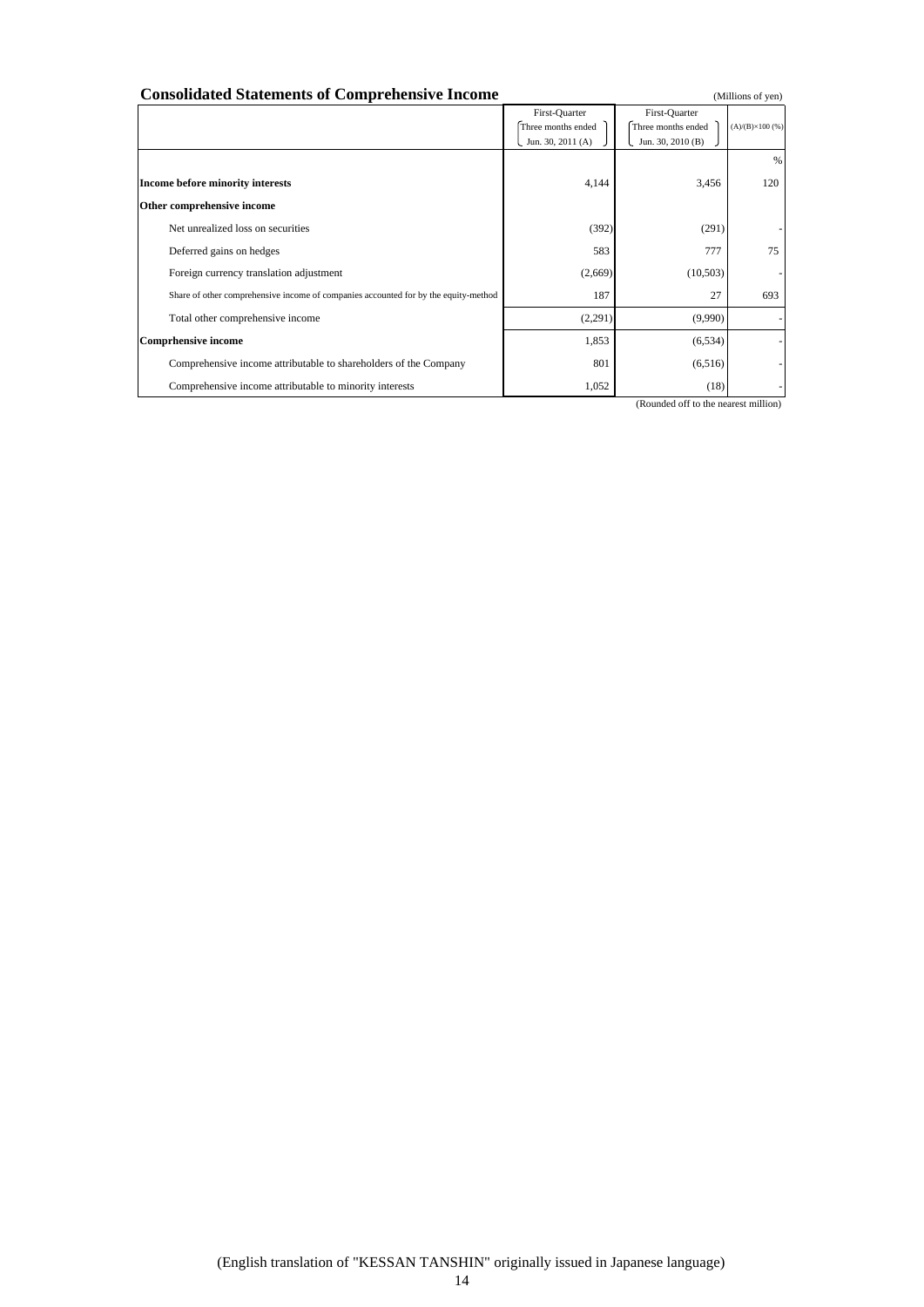#### **(3) Consolidated Statements of Cash Flows** (Millions of yen)

|                                                                                  | First-Quarter      | First-Quarter      |
|----------------------------------------------------------------------------------|--------------------|--------------------|
|                                                                                  | Three months ended | Three months ended |
|                                                                                  | Jun. 30, 2011      | Jun. 30, 2010      |
| <b>Cash flows from operating activities</b>                                      |                    |                    |
| Income before income taxes and minority interests                                | 7,682              | 3,657              |
| Depreciation and amortization                                                    | 9,509              | 9,015              |
| Increase (decrease) in allowance for doubtful accounts                           | 185                | (388)              |
| Interest and dividends income                                                    | (1,028)            | (705)              |
| Interest expenses                                                                | 2,710              | 1,873              |
| Gains on equity earnings of affiliated companies                                 | (40)               | (153)              |
| Decrease in notes and accounts receivable                                        | 19,116             | 2,576              |
| Increase in lease receivables and investment assets                              | (1,784)            | (20, 942)          |
| Increase in inventories                                                          | (34, 614)          | (6,061)            |
| Purchase of property held for lease                                              | (2,171)            | (2,279)            |
| Sales of property held for lease                                                 | 420                | 1,492              |
| Increase in notes and accounts payable                                           | 1,127              | 11,854             |
| Gains on sales of property, plant and equipment                                  | (188)              | (1,186)            |
| Other, net                                                                       | (4, 545)           | 2,121              |
| Sub-total                                                                        | (3,621)            | 874                |
| Income taxes paid                                                                | (6, 384)           | (4,506)            |
| Net cash used in operating activities                                            | (10,005)           | (3,632)            |
| <b>Cash flows from investing activities</b>                                      |                    |                    |
| Acquisitions of property, plant and equipment                                    | (4,406)            | (3,780)            |
| Purchase of intangible assets                                                    | (591)              | (398)              |
| Purchase of investments in securities                                            | (700)              | (1,264)            |
| Interest and dividends received                                                  | 1.027              | 848                |
| Dividends received from affiliated companies                                     | $\mathbf{0}$       | 3                  |
| Other, net                                                                       | (3,700)            | (162)              |
| Net cash used in investing activities                                            | (8,370)            | (4,753)            |
| <b>Cash flows from financing activities</b>                                      |                    |                    |
| Net increase (decrease) in short-term loans                                      | 22,401             | (1, 112)           |
| Proceeds from long-term loans                                                    | 2.440              | 14,015             |
| Repayments of long-term loans                                                    | (6, 484)           | (5,288)            |
| Repayments of lease obligations                                                  | (707)              | (692)              |
| Interest paid                                                                    | (2,588)            | (1, 897)           |
| Dividends paid to shareholders                                                   | (2, 116)           | (1,057)            |
| Dividends paid to minority shareholders by subsidiaries                          | (818)              | (460)              |
| Proceeds from issuance of common stocks to minority shareholders by subsidiaries | 31                 | $\boldsymbol{0}$   |
| Proceeds from disposal of treasury stock                                         | 11                 | 5                  |
| Purchase of treasury stock                                                       | (1)                | (1)                |
| Other, net                                                                       | 1                  | $\mathbf{0}$       |
| Net cash provided by financing activities                                        | 12,170             | 3,513              |
| Effect of exchange rate changes on cash and cash equivalents                     | (908)              | (3,984)            |
| Net decrease in cash and cash equivalents                                        | (7, 113)           | (8, 856)           |
| Cash and cash equivalents at beginning of year                                   | 74,710             | 57,314             |
| Cash and cash equivalents at end of period                                       | 67,597             | 48,458             |